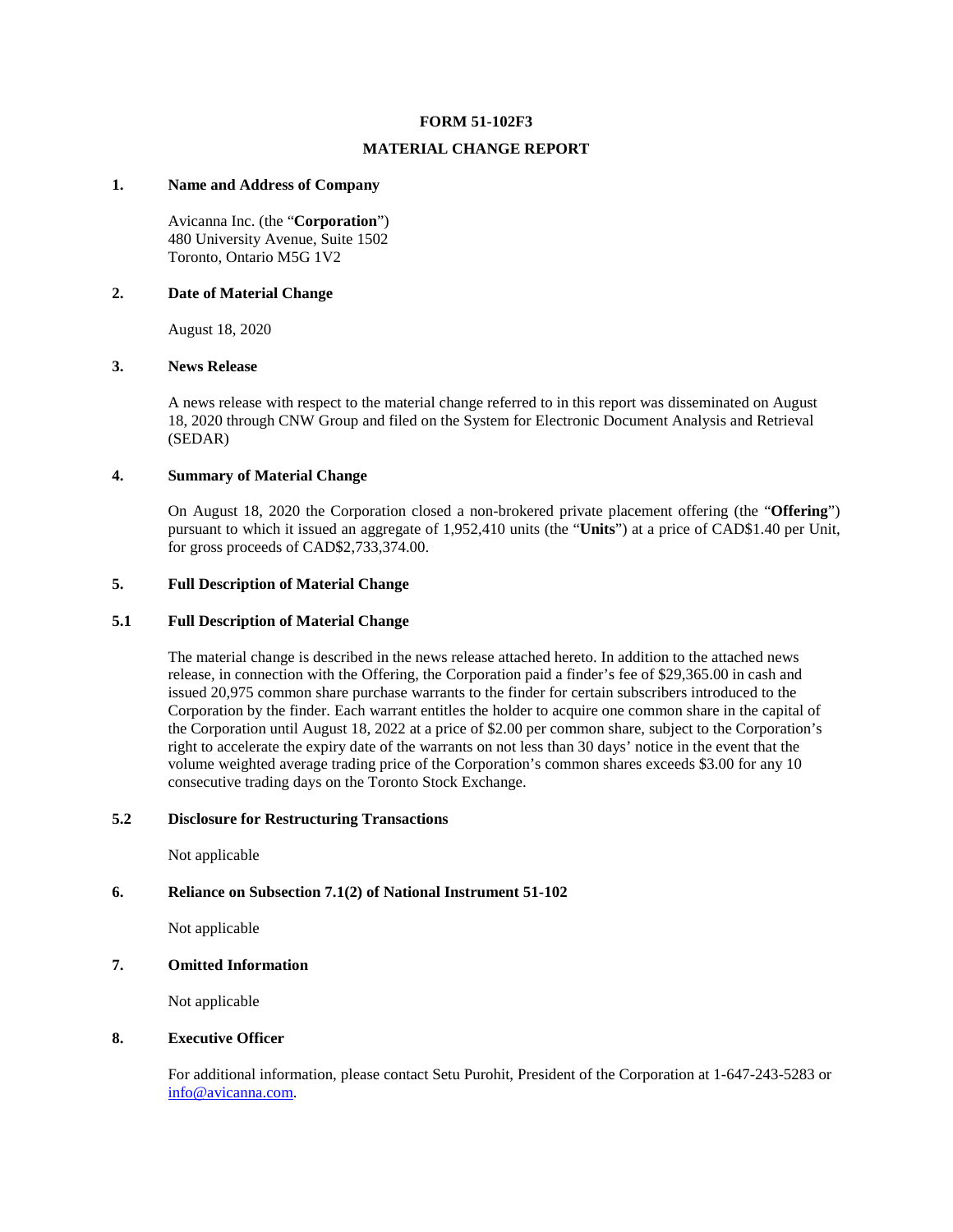# **9. Date of Report**

August 28, 2020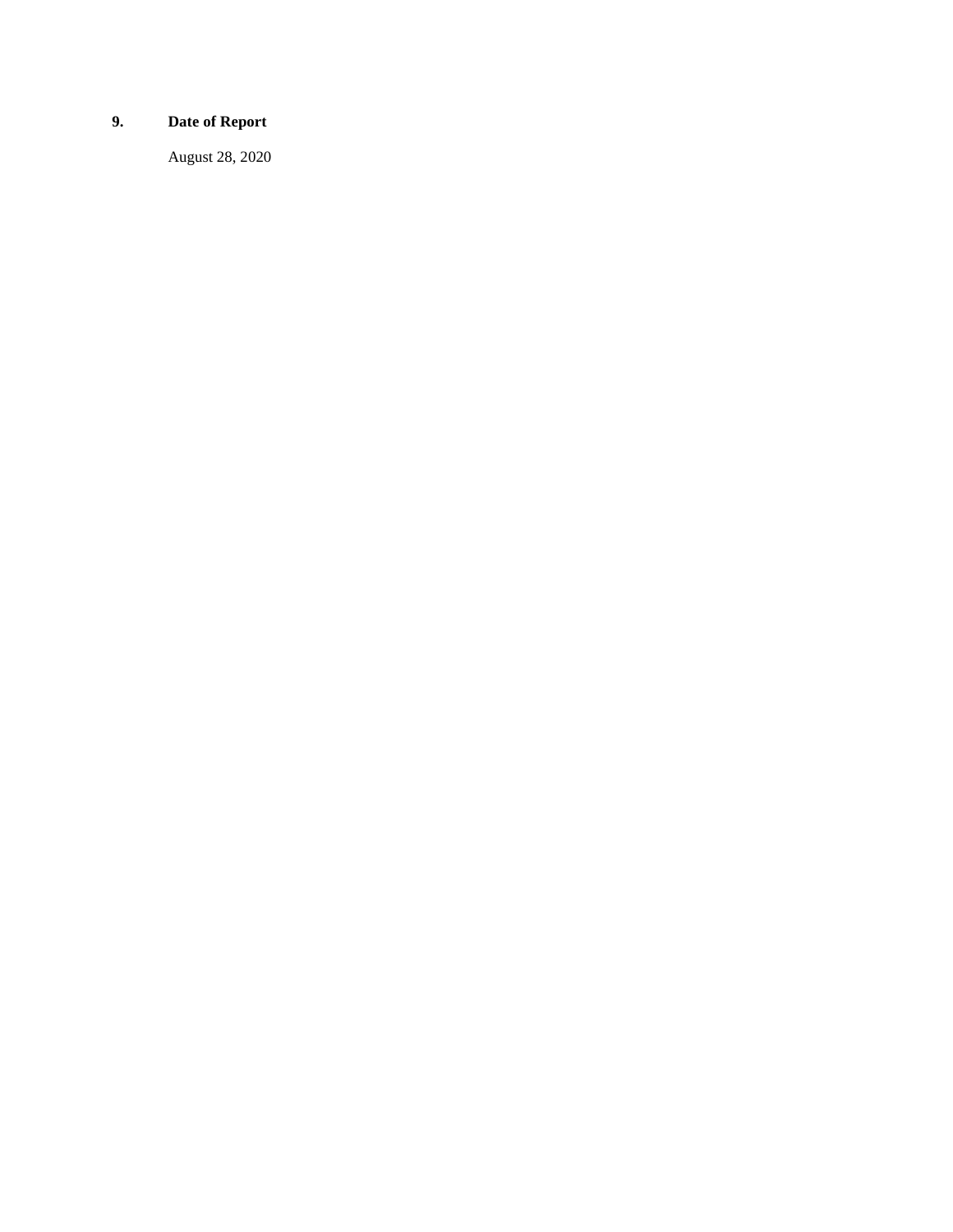

## **AVICANNA CLOSES NON-BROKERED PRIVATE PLACEMENT RAISING \$2.7 MILLION.**

NOT FOR DISTRIBUTION TO UNITED STATES NEWSWIRE SERVICES OR FOR DISSEMINATION IN THE UNITED STATES. ANY FAILURE TO COMPLY WITH THIS RESTRICTION MAY CONSTITUTE A VIOLATION OF UNITED STATES SECURITIES LAWS

**Toronto, Ontario – Aug 18, 2020** – Avicanna Inc. ("**Avicanna**" or the "**Company**") (TSX: AVCN) (OTCQX: AVCNF) (FSE: 0NN), a biopharmaceutical company focused on the development, manufacturing and commercialization of organic and sustainable plant-derived cannabinoid-based products, is pleased to announce that it has closed a non-brokered private placement (the "**Offering**"). Under the Offering, the Company has issued an aggregate of 1,952,410 units (the "**Units**") at a price of CAD\$1.40 per Unit for aggregate gross proceeds of approximately CAD\$2.7 million.

Setu Purohit, President of Avicanna commented "We are very grateful for the continued support from our long-term and strategic investors who continue to demonstrate confidence in our business model and management team, especially in this challenging socio-economic environment. With this financing, we are able to strengthen our balance sheet, which coupled with our efforts to lower costs and see increase revenues gives us the bandwidth to continue to execute our business model."

Each Unit is comprised of one (1) common share in the capital of the Company (each, a "**Common Share**") and one-half of one (1/2) common share purchase warrant (each whole warrant, a "**Warrant**"). Each Warrant is exercisable into one common share in the capital of the Company (each, a "**Warrant Share**") at a price of CAD\$2.00 per Warrant Share until August 18, 2022, subject to the Company's right to accelerate the expiry date of the Warrants on not less than thirty (30) days' notice in the event that the volume weighted average trading price of the Common Shares exceeds CAD\$3.00 for any ten (10) consecutive trading days on the Toronto Stock Exchange.

The Company intends to use the proceeds from the Offering for corporate development and general working capital purposes.

All securities issued under the Offering, including securities issuable on exercise thereof, are subject to a hold period expiring four months and one day from the date hereof. The Offering is subject to certain conditions including, but not limited to, the receipt of all necessary approvals, including the approval of the Toronto Stock Exchange.

The issuance and sale of 48,970 Units pursuant to the Offering to certain directors and officers of the Company constituted related party transactions within the meaning of Multilateral Instrument 61-101- *Protection of Minority Security Holders in Special Transactions* ("**MI 61-101**"). The Company is relying on the exemptions from the valuation and minority shareholder approval requirements of MI 61-101 contained in sections 5.5(a) and 5.7(1) (a) of MI 61-101, on the basis that the fair market value of the participation in the Offering by the insiders does not exceed 25% of the market capitalization of the Company, as determined in accordance with MI 61-101. The Company did not file a material change report in respect of the related party transaction at least 21 days before the closing of the Offering, which the Company deems reasonable in the circumstances so as to be able to avail itself of the proceeds of the Offering in an expeditious manner.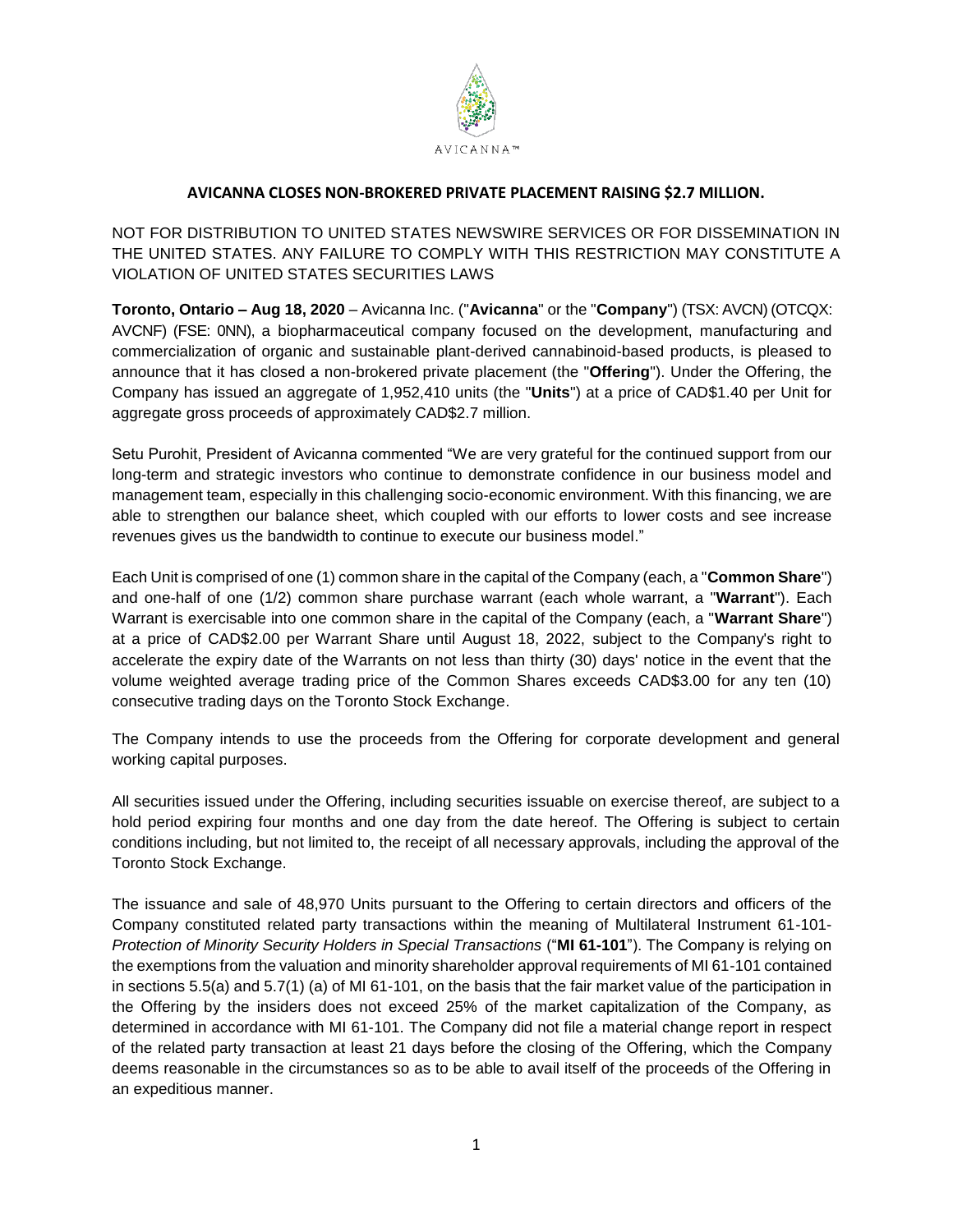

### **About Avicanna**

Avicanna is a diversified and vertically integrated Canadian biopharmaceutical company focused on the research, development and commercialization of plant-derived cannabinoid-based products for the global consumer, medical, and pharmaceutical market segments.

Avicanna is an established leader in cannabinoid research and development, which it primarily conducts at its R&D headquarters in the Johnson & Johnson Innovation Centre, JLABS @ Toronto, Canada and in collaboration with leading Canadian academic and medical institutions. In addition to its developing pharmaceutical pipeline, Avicanna's team of experts have developed and commercialized several industry leading product lines, including:

- Pura H&W: an advanced and clinically tested line of CBD consumer derma-cosmetic products; and,
- RHO Phyto: an advanced line of medical cannabis products containing varying ratios of CBD and THC currently available nation-wide across Canada in partnership with Medical Cannabis by Shoppers™, a subsidiary of Shoppers Drug Mart. RHO Phyto is the first strictly medical formulary of advanced "Cannabis 2.0" products, containing oils, sprays, capsules, creams, and gels, all developed with scientific rigour, manufactured under GMP standards and supported by pre-clinical data.

With ongoing clinical trials on its derma-cosmetic (Pura H&W), medical cannabis (RHO Phyto) and a pipeline of pharmaceutical products, Avicanna's dedication to researching the important role that cannabinoids play in an increasingly wider scope of products has been at the core of the Company's vision since its inception. Furthermore, Avicanna's commitment to education is demonstrated through its annual medical symposium, the Avicanna Academy educational platform, and the My Cannabis Clinic patient program through its subsidiary company.

Avicanna manages its own supply chain including cultivation and extraction through its two majority-owned subsidiaries, Sativa Nativa S.A.S. and Santa Marta Golden Hemp S.A.S., both located in Santa Marta, Colombia. Through these sustainable, economical, and industrial scale subsidiaries, Avicanna cultivates, processes, and commercializes a range of cannabis and hemp cultivars dominant in CBD, CBG, THC, and other cannabinoids for use as active pharmaceutical ingredients. Avicanna's Avesta Genetica program specializes in the development and optimization of rare cultivars for commercial production along with feminized seeds for global export. In June 2020, Avicanna made history with a shipment of hemp seeds to the United States of America by completing the first ever export of hemp seeds from Colombia.

SOURCE Avicanna Inc.

## **Stay Connected**

For more information about Avicanna, visit [www.avicanna.com,](http://www.avicanna.com/) call 1-647-243-5283, or contact Setu Purohit, President by email [info@avicanna.com.](mailto:info@avicanna.com)

## *Cautionary Note Regarding Forward-Looking Information and Statements*

*This news release contains "forward-looking information" within the meaning of applicable securities laws. Forward-looking information contained in this press release may be identified by the use of words such as,*